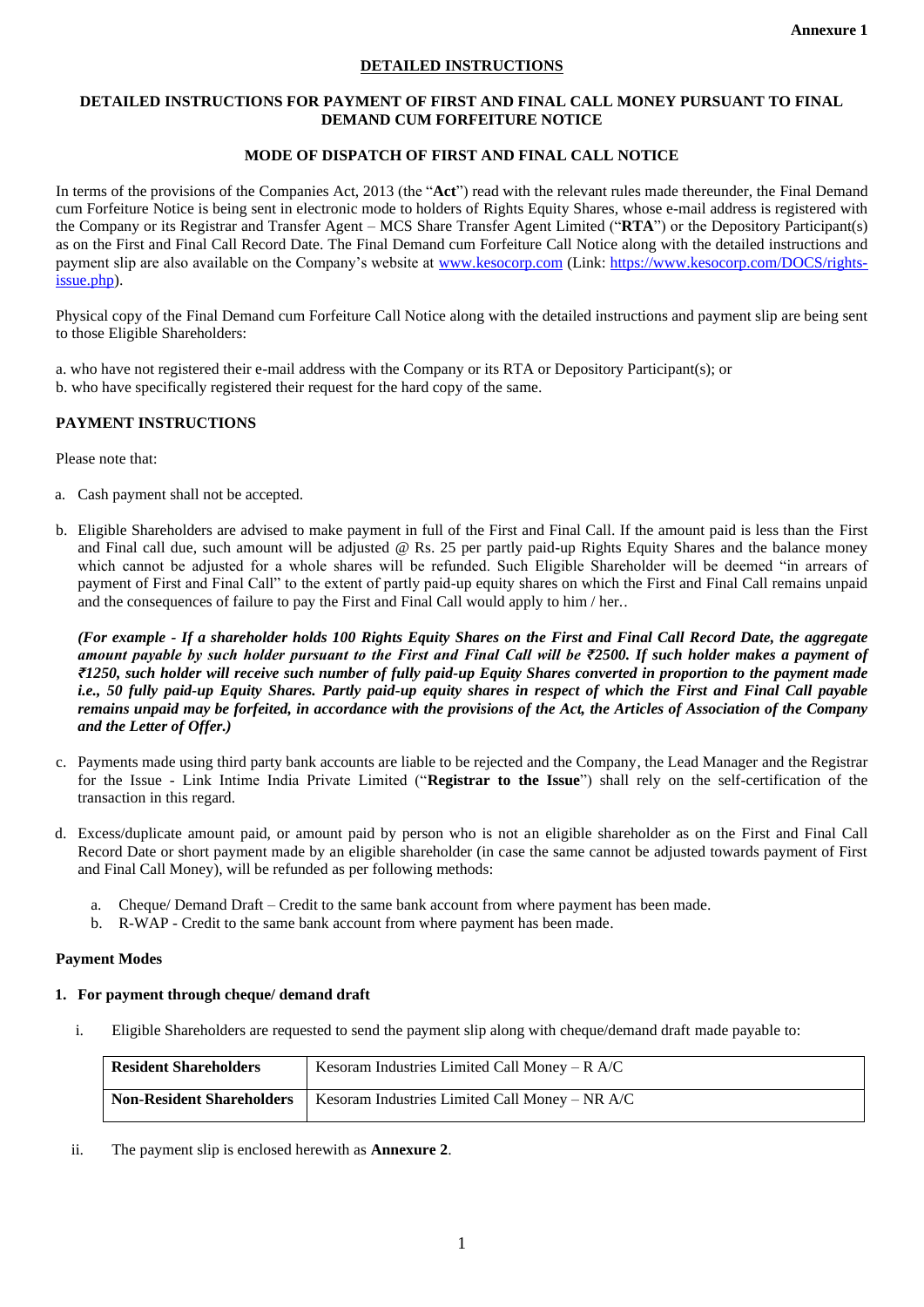iii. The Eligible Shareholders must inter alia state the following details in the payment slip:

Exchange, Fort, Mumbai – 400 001, Maharashtra

- a. Full Name of the Sole/First shareholder;
- b. First and Final Call Notice No.;
- c. DP ID-Client ID/Folio No.; and
- d. No. of Rights Equity Shares.
- iv. The payment slip along with the amount payable by cheque or demand draft must be presented at **IndusInd Bank Limited** at the following locations on or before **Friday, February 04, 2022**:

| For Resident | Ahmedabad-World Business House, M. G. Road 'Nr. Parimal Garden, Ellis Bridge Ahmedabad - 380 006.              |
|--------------|----------------------------------------------------------------------------------------------------------------|
| Shareholders | Ahmedabad, Mani Nagar-IndusInd Bank Ltd. Shant Prabha Height, Opp. Vallabh wadi, Rambagh jawahar               |
|              | chowk, Mani Nagar, Ahmedabad- 380 008, Gujarat. Rajkot-Ground Floor, Nakshatra IV, Dr Radhakrishnan            |
|              | Road, Opp. Rajkumar College, Near Marwadi Shaves, Gymkhana Road, Rajkot - 360001, Gujarat. Baroda-             |
|              | Ground Floor & 1st Floor, Gold Croft, Vishwas Colony, Jetalpur Road, Baroda - 390 005 <b>Bangalore-</b> Ground |
|              | Floor, Centenary Building, No. 28, M. G. Road, Bangalore - 560 001. Chennai-No.3 Village Road                  |
|              | Nungambakkam, Chennai - 600 034. Gurgaon-Block A, Sushant Lok, Phase I, Tower B, First India Place, Gr.        |
|              | Floor, Mehrauli-Gurgaon Road, Gurgaon 122002, Haryana. Hyderabad-H.No.8-2-277/3 & 3A, Laxmi Plaza,             |
|              | Road No. 3, Banjara Hills, Hyderabad – 500 034. Indore-Industry House15 Agra Mumbai Road, Old Palasia,         |
|              | Indore - 452 001 Jaipur-Sangam Complex, Gr. Flr. Church Road, Jaipur 302 001. Kolkata-Savitri Towers, 3A,      |
|              | Upper Wood Street, Kolkata – 700 017. Kolkata-IndusInd Bank Ltd., Ground Floor, Megacity Chambers, 1           |
|              | India Exchange Place, Kolkata - 700 001, West Bengal. Lucknow-Ground Floor, HT House 25, Ashok Marg,           |
|              | Lucknow - 226001. New-Delhi-Dr. Gopal Das Bhawan 28, Barakhamba Road, New Delhi - 110 001. Pune-               |
|              | 2401, Gen. Thimmayya Rd. (Cantonment), Pune - 411 001. Surat-G-2, Empire State Bldg., Near Udhana              |
|              | Darwaja,'Ring Road, Surat 395 002 Mumbai-IndusInd House, 425, Dadasaheb Bhadkamkar Marg, Mumbai -              |
|              | 400 004 Mumbai-Premises No.59 & 61, Sonawala Building, 57, Mumbai Samachar Marg, Opp Bombay Stock              |
|              | Exchange, Fort, Mumbai – 400 001, Maharashtra                                                                  |
|              |                                                                                                                |
| For Non-     | <b>Mumbai-IndusInd House, 425, Dadasaheb Bhadkamkar Marg, Mumbai - 400 004</b>                                 |
| Resident     | Mumbai-Premises No.59 & 61, Sonawala Building, 57, Mumbai Samachar Marg, Opp Bombay Stock                      |
| Shareholders |                                                                                                                |

- **v.** Eligible Shareholders residing at locations where Bank's collection centres are not available, may send their First and Final Call Money along with the completed payment slip by registered post/speed post at the office of the Registrar to the Issue: **Link Intime India Private Limited, C-101, 1st Floor, 247 Park, L.B.S. Marg, Vikhroli (West), Mumbai - 400083, Maharashtra, India.** Tel No.: +91-22-49186200, stating the requisite details along with Cheque/Demand Draft payable at Mumbai, such that the same are received on or before the last date of payment of the First and Final Call Money i.e. **Friday, February 04, 2022**.
- vi. Cheque / Demand Draft should be drawn on such bank, including Co-operative Bank, which is situated at and is a member or a sub-member of the Bankers' Clearing House located at the centre where this First and Final Call Notice is presented. Outstation Cheques / Bank Drafts, Money Orders, and Postal Orders will not be accepted. Post-dated cheques will not be accepted and are liable to be rejected.
- vii. After the last date of payment, i.e. **Friday, February 04, 2022**, Bank branches at the aforesaid locations will not accept any Final Demand cum Forfeiture Call Money payment.
- viii. The Company will not be liable for any delayed receipt and reserves the right to reject such delayed receipts unless accompanied with applicable interest payment.
- ix. Payment slip should be complete in all respects. The payment slip found incomplete with regard to any of the particulars required to be given therein are liable to be rejected.

## **2. Making of an Application through the Registrar's Web-based Application Platform ("R-WAP") process**

a. In accordance with SEBI circular bearing reference number SEBI/HO/CFD/DIL2/CIR/P/2020/78 dated May 6, 2020, read with SEBI circulars bearing reference numbers SEBI/HO/CFD/DIL1/CIR/P/2020/136 dated July 24, 2020, SEBI/HO/CFD/DIL1/CIR/P/2021/13 dated January 19, 2021, SEBI/HO/CFD/DIL2/CIR/P/2021/552 dated April 22, 2021 and SEBI Circular SEBI/HO/CFD/DIL2/CIR/P/2021/633 dated October 1, 2021 (the "**SEBI Relaxation Circulars**"), a separate web-based application platform, i.e. the R-WAP facility (accessible at www.linkintime.co.in), has been instituted for making the payment for the First and Final Call by resident Eligible Shareholders.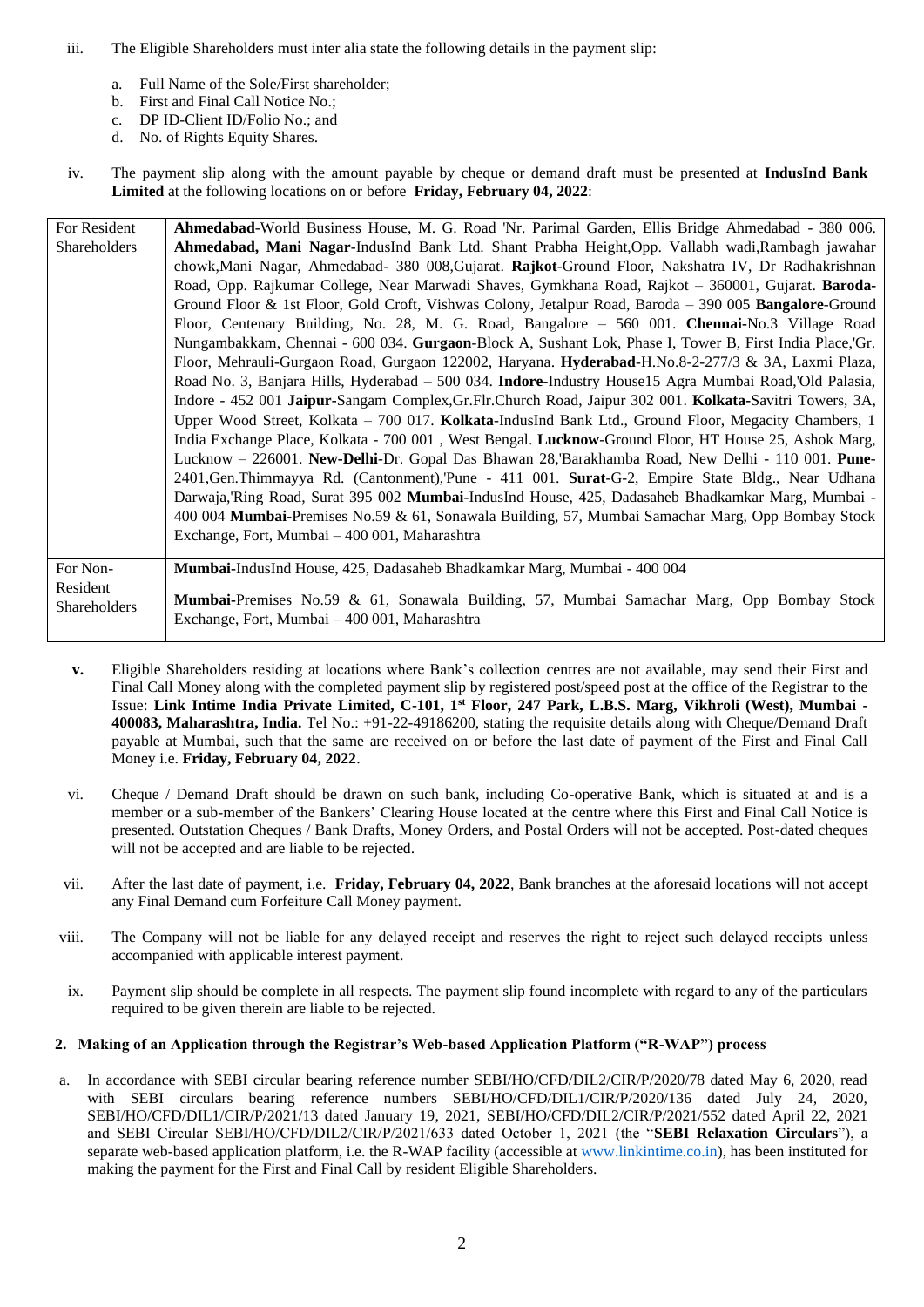b. At the R-WAP webpage, resident Eligible Shareholders can access and make the payment in electronic mode using the R-WAP. Resident Eligible Shareholders, making the payment through R-WAP, shall make online payment using internet banking or UPI facility.

## **c. Set out below is the procedure to be followed for using the R-WAP:**

- Prior to making the payment using the R-WAP facility, the Eligible Shareholders should enable the internet banking or UPI facility of their respective bank accounts and the Eligible Shareholders should ensure that the respective bank accounts have sufficient funds. If the funds available in the relevant bank account are less than the total amount payable on submission of the First and Final Call payment, such payment shall be rejected. Please note that R-WAP is a noncash payment mechanism in accordance with the SEBI Relaxation Circulars.
- Resident Eligible Shareholders should visit R-WAP (accessible at https://web.linkintime.co.in/RightIssues/index.html) and fill the online Application available on R-WAP in electronic mode. Please ensure that you provide correct DP ID-Client ID and PAN along with all other details sought while submitting the online application.
- **Non-resident Eligible Shareholders are not eligible to pay the Final Demand cum Forfeiture Call money through R-WAP.**
- Eligible Shareholders should ensure that Application process is verified through the e-mail / phone / mobile number or other means as applicable.
- The holders of the Rights Equity Shares shall make online payment using their own bank account only. Payments made from third party bank accounts will be rejected.
- Verification, if any, in respect of payment through Eligible Shareholders' own bank account, shall be done through the latest details available with depositories containing Eligible Shareholder's bank account details and beneficiary account details. Registrar to the Issue may follow additional processes such as cancelled cheque for joint holder verification and such other industry accepted and tested methods for online payment for shareholders wherever necessary.
- The First and Final Call Money collected through Applications made on the R-WAP will be credited to the Escrow Account "*Kesoram Industries Limited Call Money – R A/C*" opened by our Company with IndusInd Bank Limited.
- For guidance on the Application process through R-WAP and resolution of difficulties faced by the Eligible Shareholders, the shareholders are advised to carefully read the frequently asked questions, visit the online/ electronic dedicated shareholder helpdesk (www.linkintime.co.in) or call helpline number (+91 (22) 4918 6200).

## **PLEASE NOTE THAT ONLY RESIDENT ELIGIBLE SHAREHOLDERS CAN MAKE THE PAYMENT USING R-WAP. R-WAP FACILITY WILL BE OPERATIONAL FROM THE FIRST AND FINAL CALL PERIOD OPENING DATE THROUGH THE FIRST AND FINAL CALL PERIOD CLOSING DATE. THE COMPANY, THE LEAD MANAGER AND THE REGISTRAR SHALL NOT BE RESPONSIBLE IF THE APPLICATION IS NOT SUCCESSFULLY SUBMITTED OR REJECTED DURING THE PROCESS.**

## **d. Do's for shareholders making payment of Final Demand cum Forfeiture Money through R-WAP:**

- Ensure that the details of the correct bank account have been provided while making payment along with submission of the Application.
- Ensure that there are sufficient funds (equal to {number of Rights Equity Shares X amount of First and Final Call money on the Rights Equity Shares}) available in the bank account through which payment is made using the R-WAP.
- Ensure that you make the payment towards your First and Final Call Money through your bank account only and do not use any third-party bank account for making the payment. Payments made from third party bank accounts will be rejected.
- Ensure that you receive a confirmation e-mail or confirmation through other applicable means on successful transfer of funds.
- Ensure you have filled in correct details of PAN, DP ID-Client ID, as applicable and all such other details as may be required
- Ensure that you receive an acknowledgement from the R-WAP for your submission of the Application.

## **e. Don'ts for shareholders making payment of First and Final Call Money through R-WAP:**

- Do not apply from bank account of third parties.
- Do not apply if you are a non-resident shareholder.
- Do not apply from non-resident account.